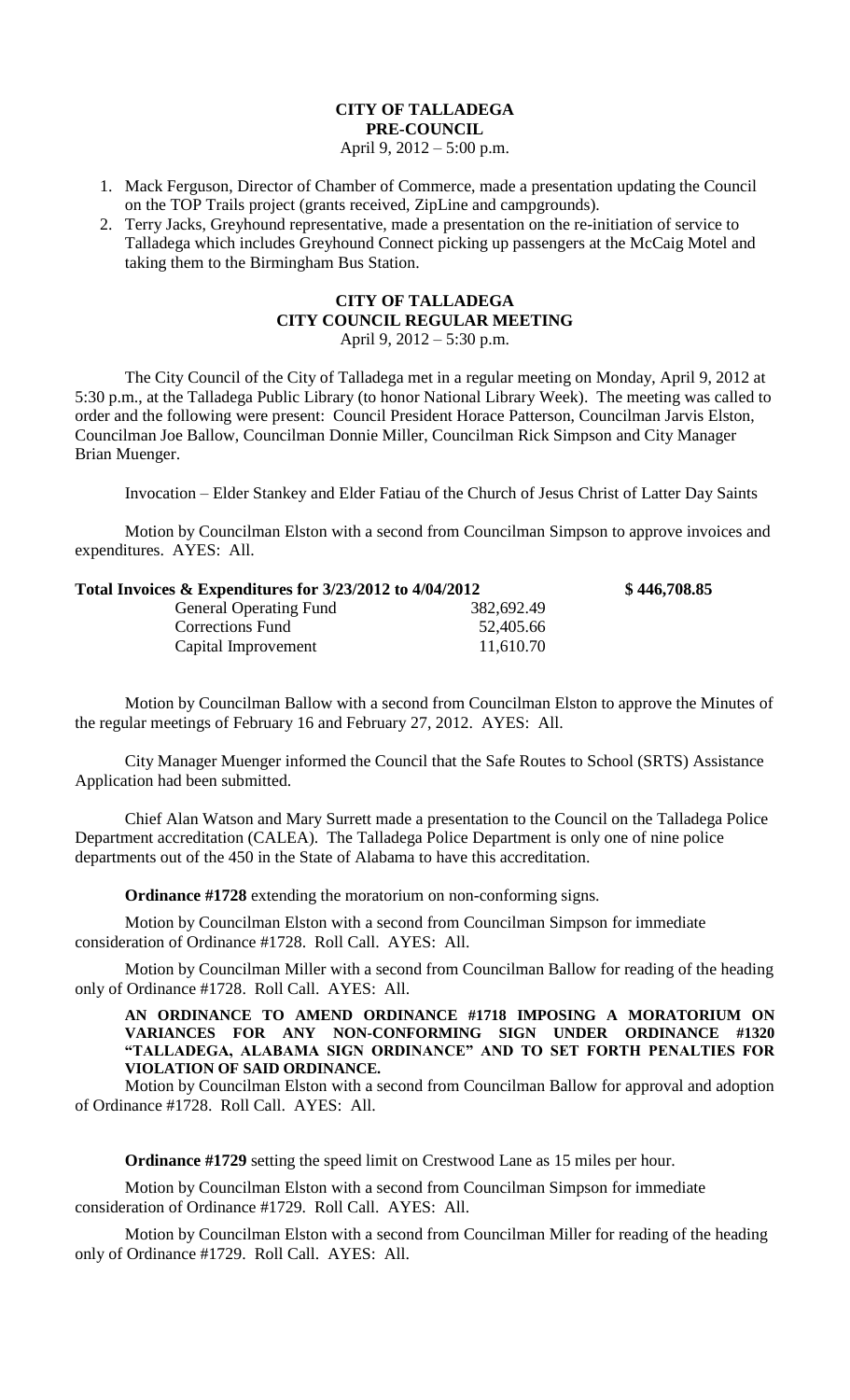## **AN ORDINANCE TO REGULATE AND RESTRICT THE SPEED AT WHICH ANY PERSON SHALL OPERATE A MOTOR VEHICLE ON CRESTWOOD LANE IN THE CITY OF TALLADEGA, ALABAMA AND ITS POLICE JURISDICTION AND TO PROVIDE PUNISHMENT FOR THE VIOLATION THEREOF**

Motion by Councilman Simpson with a second from Councilman Miller for approval and adoption of Ordinance #1729. Roll Call. AYES: All.

**Ordinance #1730** changing the traffic pattern to prohibit left turns off Shocco Springs Road onto Highway 77.

Motion by Councilman Elston with a second from Councilman Miller for immediate consideration of Ordinance #1730. Roll Call. AYES: All.

Motion by Councilman Simpson with a second from Councilman Elston for reading of the heading only of Ordinance #1730. Roll Call. AYES: All.

### **AN ORDINANCE FOR THE CITY OF TALLADEGA ADOPTING TRAFFIC REGULATION PROHIBITING LEFT TURNS OFF SHOCCO SPRINGS ROAD ONTO HIGHWAY 77 AND PROVIDING FOR THE ERECTION OF A NO LEFT TURN SIGN AT THIS LOCATION** Motion by Councilman Miller with a second from Councilman Simpson for approval and

adoption of Ordinance #1730. Roll Call. AYES: All.

Mr. Nathanial Marks, owner of 108 South Street, came before the Council to ask for an extension on the demolition of the property. Mr. Marks indicated that he needed more time to see if the structure could be renovated and saved. The property is located in the historic district and the Talladega Historic Preservation Commission had already given the City administration permission to demolish the structure as it was demeaned structural unsound with the likelihood that renovation would not be economically feasible. Mr. Marks asked the Council for more time to make a decision on whether or not he would attempt to renovate. Council granted an extension by tabling Resolution #2472.

**Resolution #2468** adopting a Citizen Participation Plan for the City's Community Development Block Grant programs.

**Resolution #2469** authorizing the demolition of two unused and dilapidated buildings at McMillan Park (concession stand and scoring table) to clear the area for park improvements.

**Resolution #2470** accepting a parcel of property adjoining Coffee Street and 5<sup>th</sup> Street from the Duke family to allow City access to drainage systems.

**Resolution #2473** authorizing the demolition of the structure on Davis Street (Parcel ID 1306231003009000)

**Resolution #2474** authorizing the purchase of four (4) Ford F150s (2 for Community Appearance Department with extended cab and 2 for the Parks & Recreation Department) from Chuck Stevens Automotive of Bay Minette, Alabama for a total cost of \$74,770.00.

**Resolution #2475** authorizing the surplus of four vehicles.

**Resolution #2476** approving a service agreement with the TOP Trails authority for mosquito spraying on their property known as the Brecon Springs area.

Motion by Councilman Miller with a second from Councilman Simpson for approval of Resolutions #2468-#2470 and Resolutions #2473 through #2476. Roll Call. AYES: All.

**Resolution #2471** authorizing the demolition of the structure at corner of Avenue H & Knox Street (Parcel ID 1306233009025000)

**Resolution #2472** authorizing the demolition of the structure at 108 South Street East (Parcel ID 1308274010002001)

Motion by Councilman Miller with a second from Councilman Ballow that Resolutions #2471 and #2472 be tabled until the next Council meeting. AYES: All.

Motion by Councilman Elston with a second by Councilman Miller to approve invoices and expenditures for the Water Department. AYES: All.